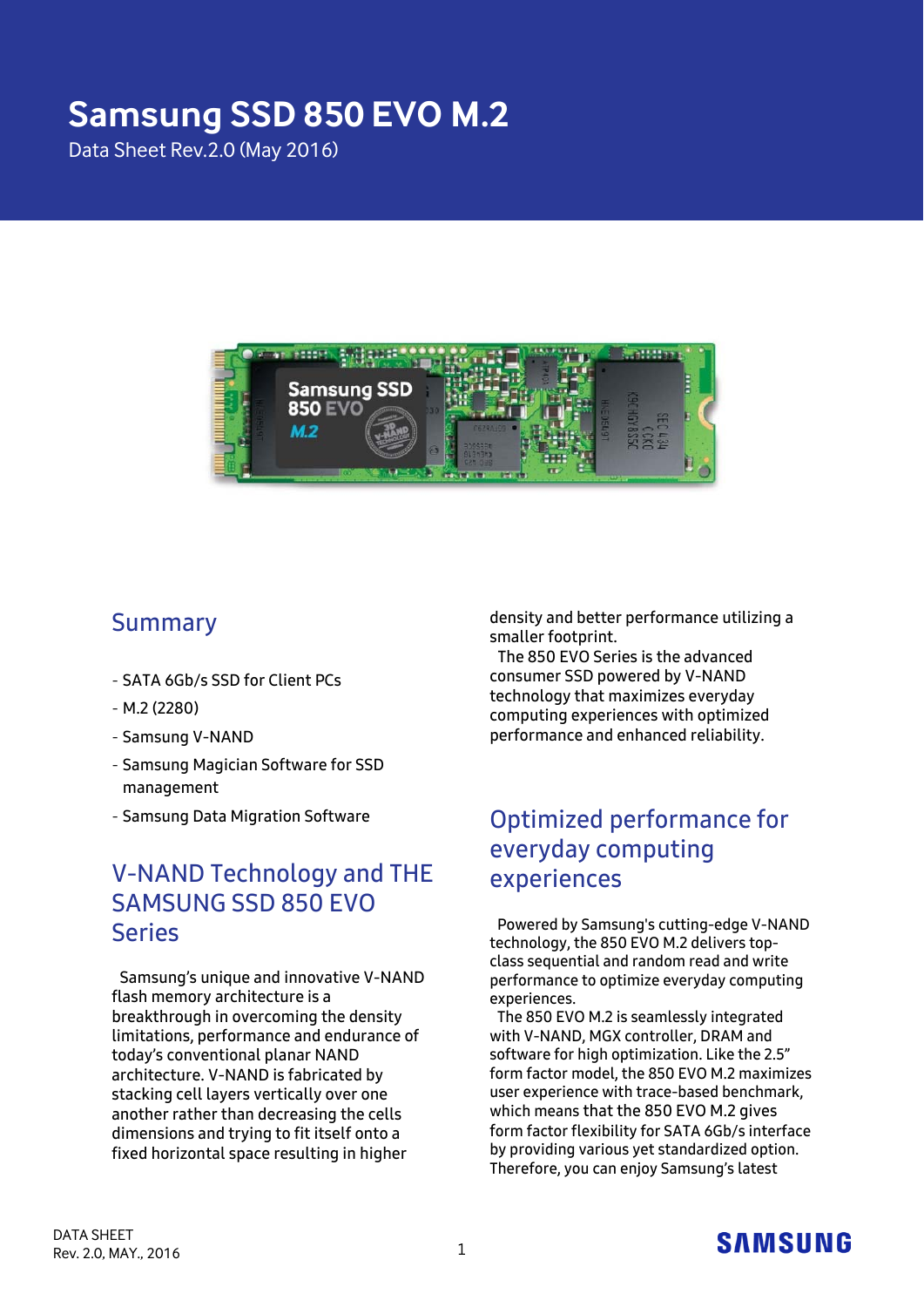technology no matter which form factor your device supports.

#### Reinforcement of TurboWrite **Technology**

Samsung was the first one to introduce TurboWrite technology to sequential write performance in the early stages of the 840 EVO Series. With TurboWrite Technology, write speeds have been significantly accelerated during data transfer by creating a highperformance write buffer in an SSD. If a consecutive write operation (i.e. no idle time) exceeds the size of a buffer, the transfer will exit TurboWrite and be processed at "After TurboWrite" speeds. Once the buffer is cleared, the TurboWrite performance will resume. However, since the buffer size for TurboWrite is more than sufficient for everyday computer use, users can experience accelerated speeds for most workloads.

# Guaranteed endurance and reliability for maximum use

#### Guaranteed endurance

The 850 EVO Series delivers guaranteed endurance and reliability by doubling the TeraBytes Written(TBW) compared to the previous generation 840 EVO Series backed by an industry leading 5 year warranty.

With twice the endurance of a typical NAND flash SSD, the 850 EVO Series will keep working as long as you do. All form factors of the 850 EVO Series are guaranteed with a 5 year limited warranty or 75TBW for 120GB and 250GB, 150TBW for 500GB and 1TB.

#### Enhanced reliability with improved sustained performance

Through enhanced reliability with improved sustained performance, the 850 EVO Series boasts long-term dependable performance of up to 40% longer than the 840 EVO Series with minimized performance degradation. You can use it every day when doing work or entertaining yourself knowing that it will keep performing even with heavy daily workloads over the years.

#### Advanced data encryption

Regardless of which form factor it is, the 850 EVO Series provides the same data encryption feature as the 840 EVO Series does. The Self-Encrypting Drive (SED) security technology will help keep your data safe at all times. The device is equipped with an AES 256 bit hardware-based encryption engine to ensure that your personal files remain secure. A hardware-based encryption engine secures your data without performance degradation that you may experience with a softwarebased encryption. Furthermore, the 850 EVO M.2 is compliant with advanced security management solutions (TCG Opal and IEEE 1667). Magician will guide you on "How to use security features". Moreover, you can erase or initialize the data with the crypto erase service with PSID.

## Efficient power management for all PC applications

Power consumption affects everyone. With 850 EVO Series, you actually save of up to 50% more on power than with the 840 EVO Series during write operations thanks to V-NAND consuming half the power of 2D planar NAND.

Plus, whether you would like to preserve battery life for longer cordless use or just save costs, power management is important. Device sleep signals the SSD to enter a low power state which is vital for ultra-books and other battery powered devices. With 850 EVO M.2's Device Sleep feature at a highly efficient 2mW, you get longer battery life on your notebook thanks to a controller optimized for V-NAND. With the 850 EVO M.2, you can work and play longer without having to plug in.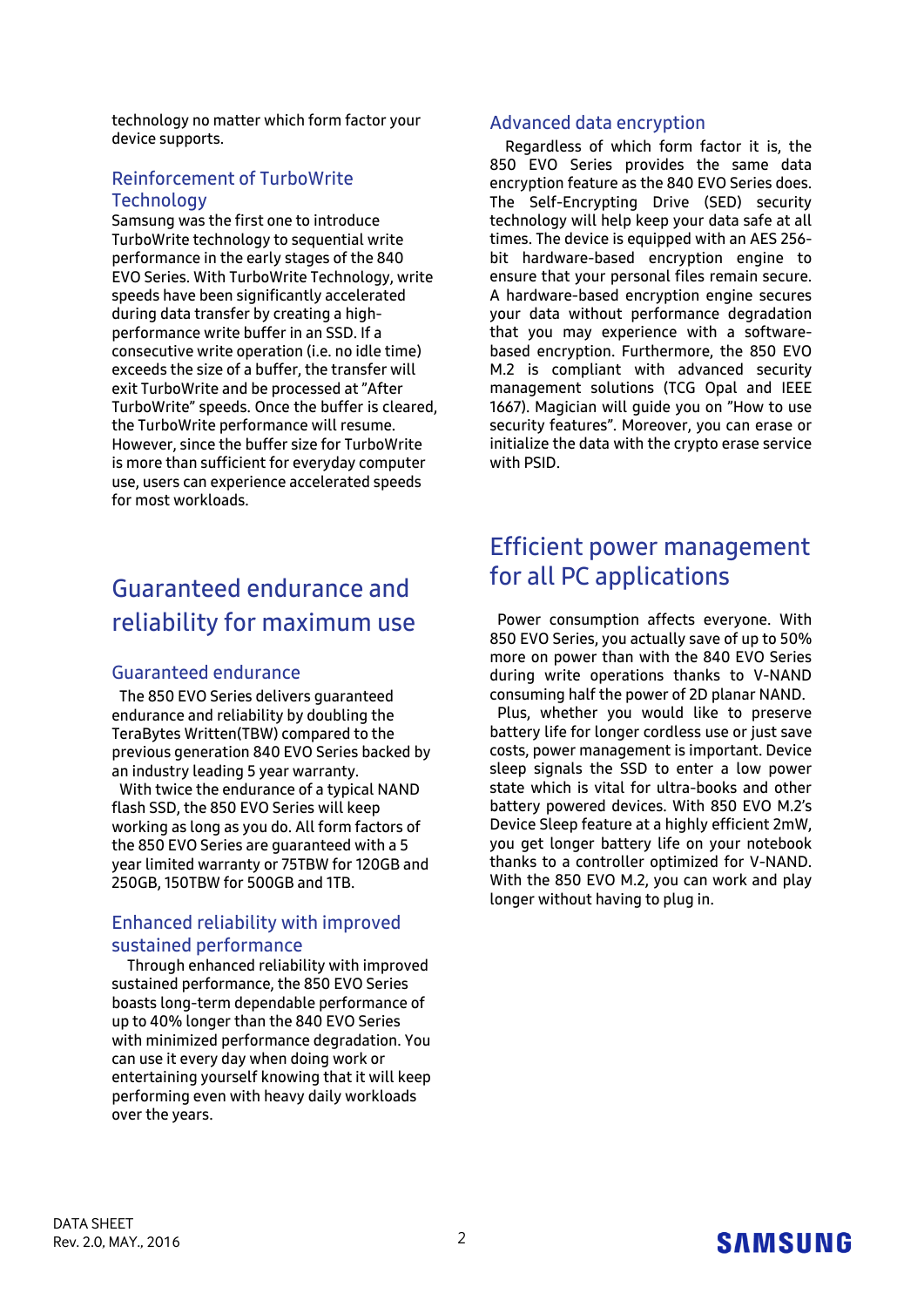### Technical Specifications

| Samsung SSD 850 EVO M.2    |                                                                                                                                           |  |  |  |
|----------------------------|-------------------------------------------------------------------------------------------------------------------------------------------|--|--|--|
| <b>Usage Application</b>   | <b>Client PCs</b>                                                                                                                         |  |  |  |
| Capacity                   | 120GB, 250GB, 500GB, 1TB(1,000GB)                                                                                                         |  |  |  |
| Dimensions (LxWxH)         | Max 80.15 x Max 22.15 x Max.2.38 (mm)                                                                                                     |  |  |  |
| Interface                  | SATA 6Gb/s (compatible with SATA 3Gb/s and SATA 1.5Gb/s)                                                                                  |  |  |  |
| Form Factor                | $M.2(2280)^+$                                                                                                                             |  |  |  |
| Controller                 | Samsung MGX controller                                                                                                                    |  |  |  |
| <b>NAND Flash Memory</b>   | Samsung V-NAND                                                                                                                            |  |  |  |
| <b>DRAM Cache Memory</b>   | 512MB LPDDR3(120/250/500GB), 1GB LPDDR3(1TB)                                                                                              |  |  |  |
|                            | Sequential Read:<br>Max. 540 MB/s                                                                                                         |  |  |  |
|                            | Sequential Write**:<br>Max. 520 MB/s                                                                                                      |  |  |  |
|                            | 4KB Random Read (QD1):<br>Max. 10,000 IOPS                                                                                                |  |  |  |
| Performance*               | 4KB Random Write(QD1):<br>Max. 40,000 IOPS                                                                                                |  |  |  |
|                            | Max. 97,000 IOPS<br>4KB Random Read(QD32):                                                                                                |  |  |  |
|                            | <b>4KB Random</b><br>Max. 89,000 IOPS<br>Write(QD32):                                                                                     |  |  |  |
| Data Security              | AES 256-bit Full Disk Encryption (FDE)                                                                                                    |  |  |  |
|                            | TCG/Opal V2.0, Encrypted Drive(IEEE1667)                                                                                                  |  |  |  |
| Weight                     | Max. 8g(1TB)                                                                                                                              |  |  |  |
| Reliability                | MTBF: 1.5 million hours                                                                                                                   |  |  |  |
| <b>TBW</b>                 | 120GB/250GB: 75TBW                                                                                                                        |  |  |  |
|                            | 500GB/1TB: 150 TBW                                                                                                                        |  |  |  |
| Power Consumption***       | Active Read/Write (Average): Max. 2.2W(1TB) / Max.2.7W(1TB)<br>Idle: Max. 50mW<br>Device Sleep(Typ.): 2mW(120GB/250GB/500GB) and 3mW(1TB) |  |  |  |
| <b>Supporting features</b> | TRIM(Required OS support), Garbage Collection, S.M.A.R.T                                                                                  |  |  |  |
| Temperature                | 0°C to 70°C<br>Operating:<br>Non-Operating:<br>-40°C to 85°C                                                                              |  |  |  |
| Humidity                   | 5% to 95%, non-condensing                                                                                                                 |  |  |  |
| Vibration                  | Non-Operating:<br>20~2000Hz, 20G                                                                                                          |  |  |  |
| <b>Shock</b>               | Non-Operating:<br>1500G, duration 0.5m sec, 3 axis                                                                                        |  |  |  |
| Warranty                   | 5 years limited                                                                                                                           |  |  |  |

**†** M.2 is a form factor specification for ultra-thin PCs. Commercially, M.2 is 22mm in width with lengths of 30, 42, 60 , 80 or 110mm. Samsung provides the most popular form factor with 22mm X 80mm model (i.e., 2280).

**※** Since M.2 is a form factor specification, SSD manufacturers can produce various types of M.2 SSD with different interface (SATA-based M.2, PCIe-based M.2 and NVMe-based M.2, for example). The Samsung SSD 850 EVO M.2 is SATA-based.

\*\* Sequential Write performance measurements based on TurboWrite technology. , The sequential write performances after TurboWrite region are 150MB/s(120GB), 300MB/s(250GB) and 500MB/s(500GB/1TB).

\*\*\* Power consumption measured with IOmeter 1.1.0 with Intel i7-4770K, DDR3 8GB, Intel®DH87RL OS- Windows7 Ultimate x64 SP1



<sup>\*</sup> Sequential performance measurements based on CrystalDiskMark v.3.0.1. Random performance measurements based on Iometer1.1.0 Performance may vary based on SSD's firmware version, system hardware & configuration. Test system configuration : Intel Core i7-4790K @ 4.0GHz, DDR3 1600MHz 8GB, OS – Windows7 Ultimate x64 SP1, IRST 13.0.3.1001, Chipset : Intel® Z97PRO